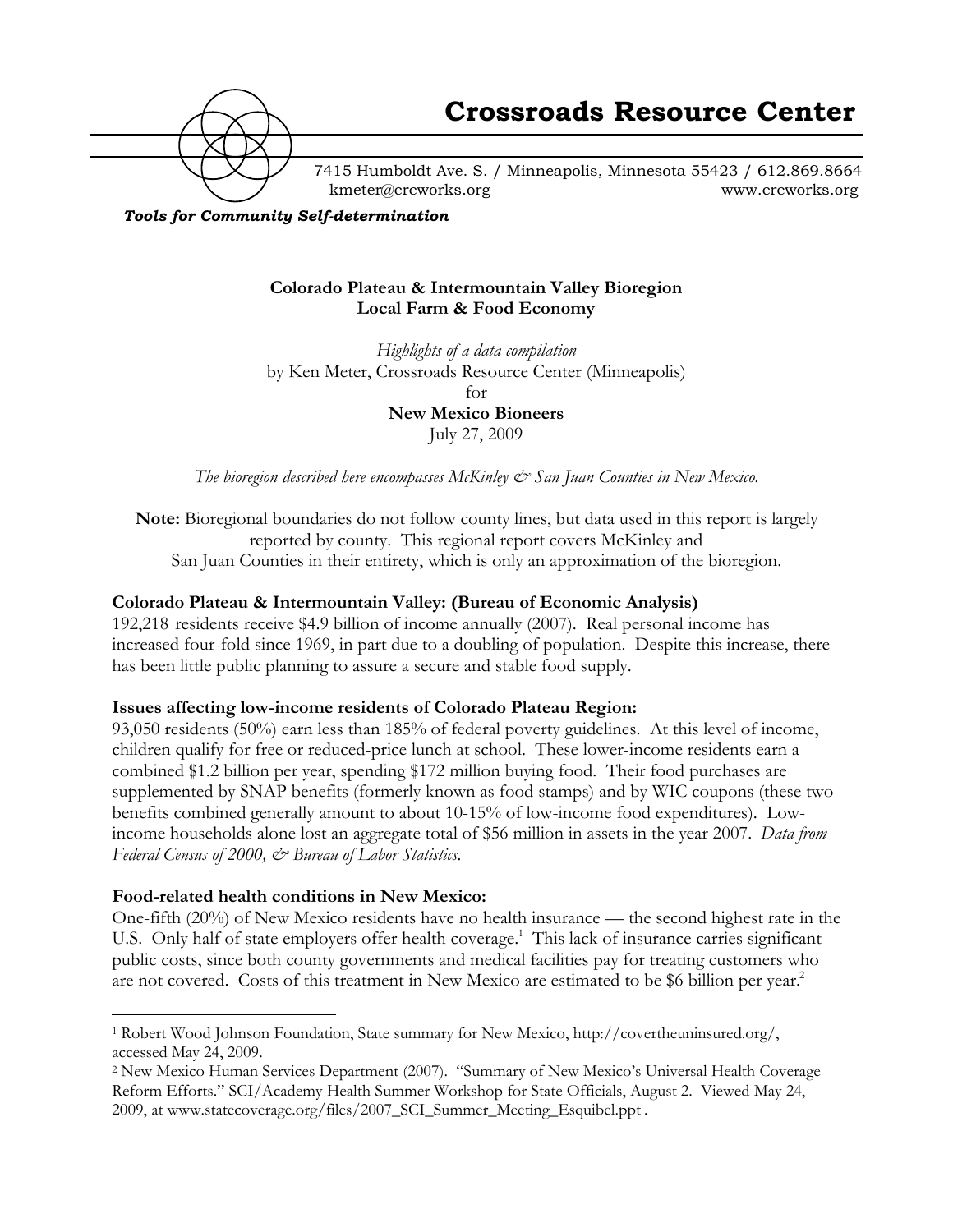Food has become a leading cause of death in the U.S, rivaling tobacco. A high-calorie diet, combined with a lack of exercise, accounts for one-fifth of the annual deaths in the U.S.<sup>3</sup> Six of the fifteen leading causes of death are related to poor diet and low physical activity.<sup>4</sup>

60% of New Mexico residents are overweight or obese, with one-third (34%) overweight and more than one-quarter (26%) obese. Nearly four of every five state residents (78%) eat fewer fruits and vegetables that nutritionists recommend (five servings per day), and 22% report they have no physical activity. 7.8% of state residents have been diagnosed with diabetes. *Source: Centers for Disease Control.*

# **The region's ranches and farms (U.S. Census of Agriculture, 2007)**

*Agriculture Census data for 2007 were released February 4, 2009. Note that the Census of Agriculture uses the term "farm" to include both ranches and farms.*

Since 1987, regional trends in agriculture have been dominated by events in San Juan County, where commodity sales have increased. However, commodity sales in McKinley county have declined, in real dollars, since 1969.

#### *Land:*

4,521 ranches and farms.

The Colorado Plateau Intermountain Valley Region has 22% of New Mexico farms. 58% of the region's ranches and farms are located in McKinley County. The number of farms grew dramatically (372%) from 2002 to 2007. The region held only 958 farms five years earlier. Growth in the number of farms appears to be explained primarily better reporting of small farms owned by Latino/Native residents. 138 (3%) of these are 1,000 acres or more. 3,570 (79%) farms are less than 50 acres. The most prevalent farm size is 1-9 acres, with a total of 2,609 farms (40% of farms). Average farm size is 1,063 acres, 51% of New Mexico's average. The region has 4.8 million acres of land in ranches and farms. This amounts to 11% of the state's farmland. 139,000 acres (3%) of the region's farmland is cropland. Region farms have 76,000 acres of harvested cropland. 1,521 (34%) farms have a total of 82,962 acres of irrigated land. Average value of land and buildings per farm is \$203,701. This is 29% of the state average of \$696,000.

*Sales (Note that there may be discrepancies between Ag Census data and Bureau of Economic Analysis data, below):* \$65 million of crops and livestock sold (2007), 3% of state farm sales.

States." *JAMA* 291(10):1238-45 [with published corrections in *JAMA* (2005), 293(3), 293-294.]

 <sup>3</sup> McGinnis, J.M. & W.H. Foege (1993). "Actual causes of death in the United States." *JAMA* 270(18):2207- 12; and Mokdad, A.H, J.S. Marks, D.F. Stroup, & J.l. Gerberding (2000). "Actual causes of death in theUnited

<sup>4</sup> Heron M., D.L. Hoyert, J. Xu, C. Scott, & B. Tejada (2008). *Deaths: preliminary data for 2006.* National Vital Statistics Report 56:16. http://www.cdc.gov/

nchs/data/nvsr/nvsr56/nvsr56\_16.pdf.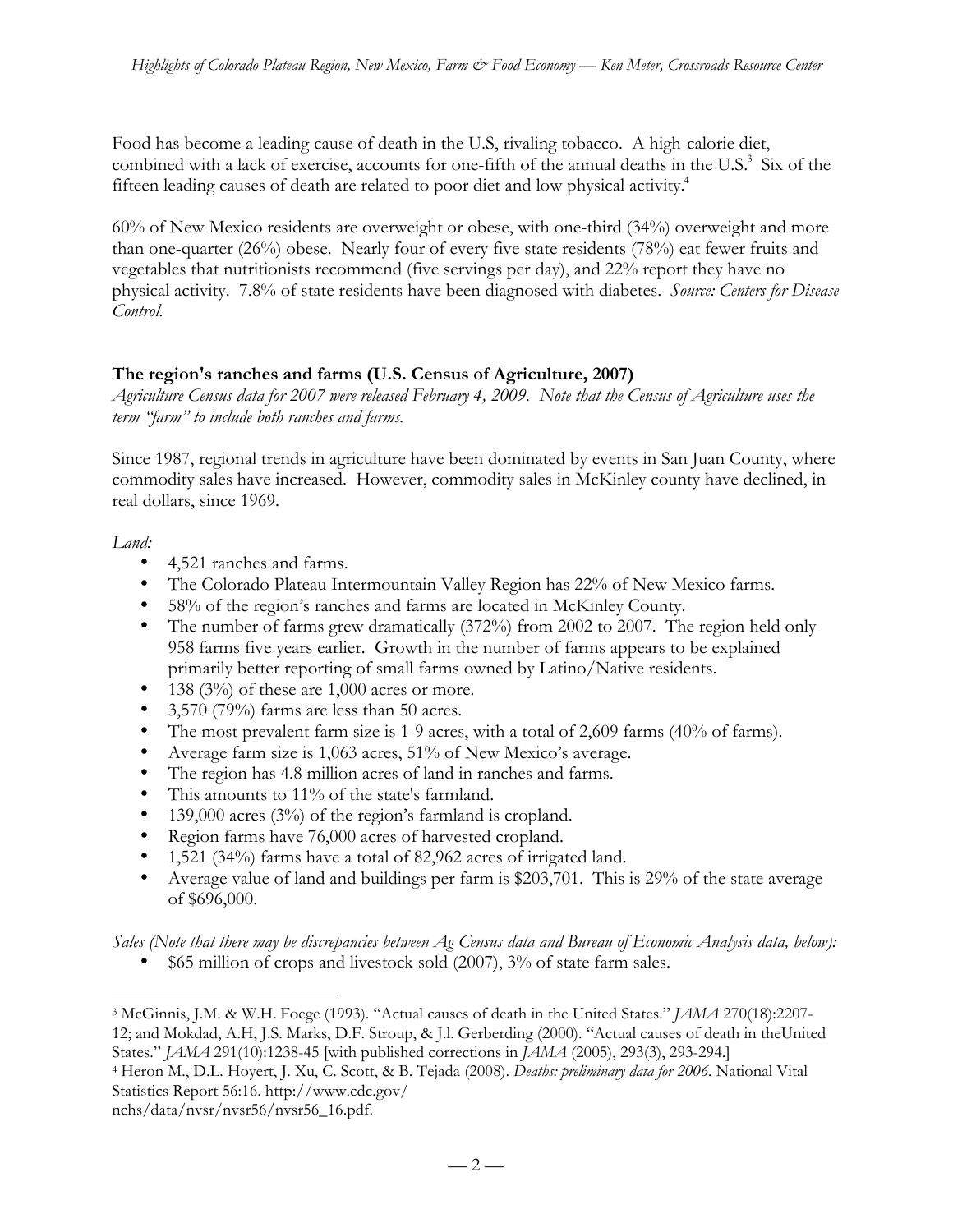This is a 50% increase in sales over 2002 sales of \$43 million.

Total farm production expenses were \$72 million.

This results in a net loss of \$7 million from farm production in 2007.

Production costs rose 58%, from \$46 million in 2002 to the 2007 level of \$72 million. The largest production expense item was feed, totaling \$18.9 million. Costs for purchasing gasoline, fuels and oils were second, at \$9.6 million. The region's farmers also spent \$6 million on supplies, repair and maintenance, \$6 million on labor, and \$5.8 million on livestock.

\$48.4 million of crops were sold (74% of sales), 79% more than the \$27 million sold in 2002. \$16.7 million of livestock and products were sold (26% of sales). It is not possible to compare this figure with 2002 sales since data from McKinley County were suppressed to protect confidentiality.

4,236 (94%) of the region's farms sold less than \$10,000 of products in 2007. Their aggregate sales of \$7.2 million amounted to 11% of the region's farm product sales. Increases were especially large in San Juan County, where the number of farms selling, for example, between \$5,000 and \$9,999 of products rose from 87 in 2002 to 317 in 2007. 30 farms (0.7%) sold more than \$100,000 of products, an aggregate total of \$50 million, or 78% of the region's farm product sales. Growth was especially strong in San Juan County, where sales of the largest farms rose \$17 million, from \$30 million to \$47 million, from 2002 to 2007, with only one new net farm (from six to seven farms) added.

225 farms received \$971,000 of federal subsidies in 2007, mostly in San Juan County. *[Note that Agriculture Census data differ from Bureau of Economic Analysis data; see below.]*

80% (3,611) of region's farms reported net losses in 2007, even after subsidies are taken into account. This is far higher than the New Mexico average of 65% (13,526 of 20,930 farms). 88% of McKinley County farms and 69% of San Juan County farms reported net losses.

#### **Principal Products sold in 2007** *(data may be estimated or incomplete due to confidentiality):*

| \$ millions  |            |
|--------------|------------|
| Cattle       | suppressed |
| Forage       | 15         |
| Vegetables   | 14         |
| Edible Beans |            |

#### *Grains, Dry Edible Beans, Oil Crops, and others:*

8 farms in the Colorado Plateau region (mostly in San Juan County) raised corn in 2007. Corn production and sales were not reported in 2002, to protect confidentiality. 5 of the region's farmers sold wheat.

The region's wheat sales were not reported, to protect confidentiality.

14 farms raised 655 bushels of oats on 40 acres in San Juan County.

89 farms, mostly in McKinley County, produced over 1,065 hundredweight of dry edible beans worth \$5 million.

#### *Cattle & Dairy:*

2,226 ranches and farms hold an inventory of 56,245 cattle and calves.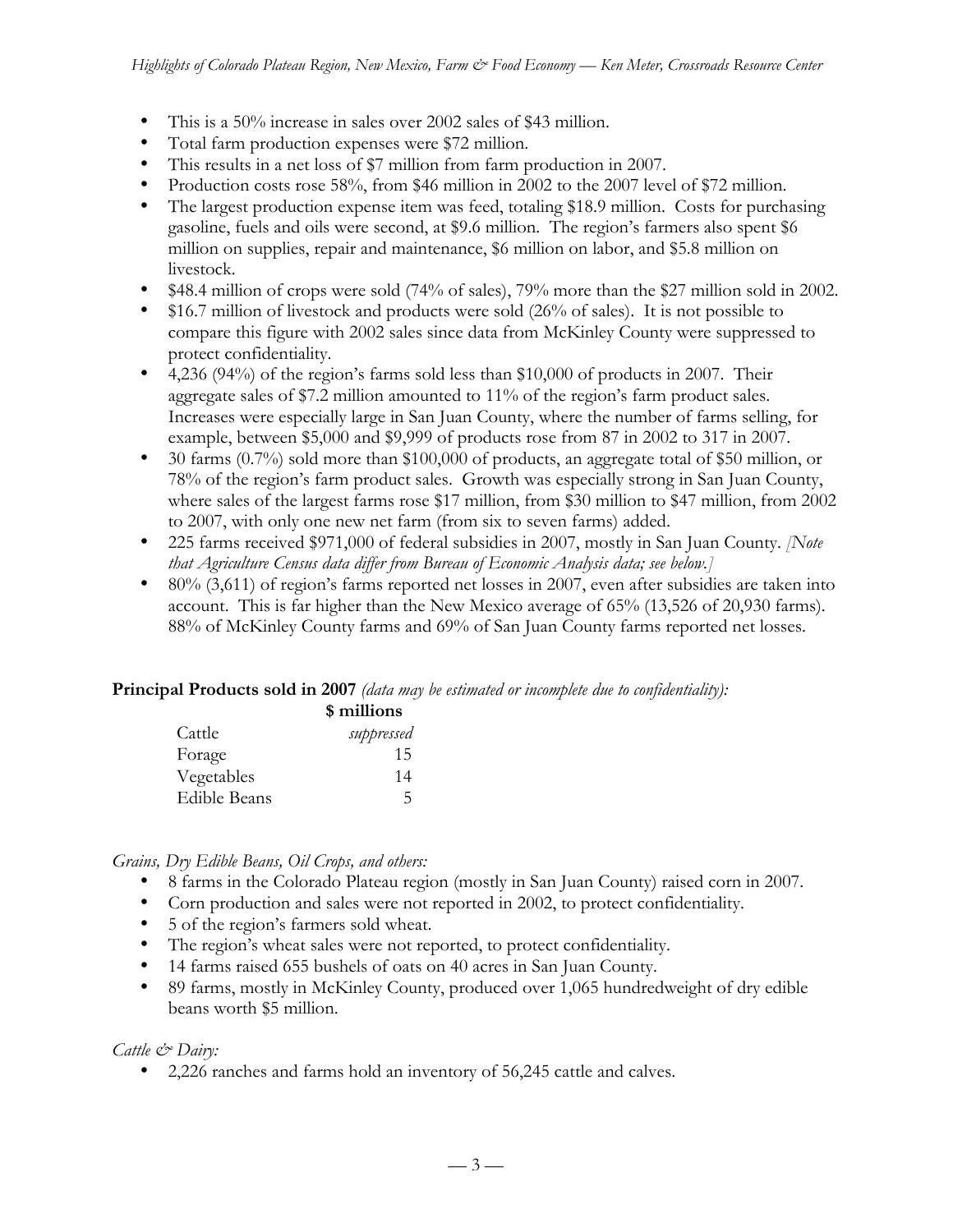27,236 cattle were sold from 1,138 ranches and farms in 2007 (\$8.7 million of cattle were sold from San Juan County farms; McKinley County sales data were suppressed by USDA to protect confidentiality). This represents a sharp rise (331%) in the number of farms selling cattle since 2002.

8 farms hold a combined inventory of 42 dairy cows.

1 farm was reported as selling milk or dairy products in both 2002 and 2007.

Milk and dairy sales were not reported in 2002 for confidentiality reasons.

727 farms produced 147,734 dry tons of forage crops (hay, etc.) on 30,114 acres of cropland, selling \$15 million worth.

#### *Other livestock*  $\mathcal{O}^*$  animal products:

227 farms sold a total of \$632,000 of horses. The number of farms selling horses rose 76% from 129 in 2002, while sales increased 44% over the 2002 level of \$440,000.

1,984 farms held an inventory of 55,322 sheep, lambs, and goats, with 1,620 farms selling \$616,000 worth, primarily from San Juan County. While the number of farms raising these small livestock rose dramatically (1,488% over the 2002 count of 102 farms), sales decreased (-72%) from \$2.2 million in sales in 2002.

353 farms raise laying hens.

Inventory of layers is 4,659. Half of these are raised in San Juan County.

137 farms sold \$59,000 of poultry and products in 2007. In 2002, 43 farms sold \$5,000 of poultry or poultry products. Thus, the number of farms rose 219% and sales increased 1,080%.

45 farms sold 399 hogs and pigs for total sales of \$45,000. This is an 80% increase in the number of farms (from 25), and a \$19,000 increase (73%) in sales, over the past five years. 47 farms hold an inventory of 248 hogs and pigs.

*Nursery, Landscape and Ornamental Crops:*

13 farms sold ornamental and nursery crops. By contrast, in 2002, 15 farms sold ornamentals. Sales figures were not reported.

*Vegetables & Melons (some farmers state that Ag Census data does not fully represent vegetable production):* Vegetable and potato sales totaled \$14 million.

948 farms produced vegetables on 10,903 acres of land, primarily in San Juan County. Only 35 farms raised vegetables in 2002; growth in vegetable farms from 2002 to 2007 was a dramatic 2,597%.

72 farms raised potatoes.

The Colorado Plateau region hosts 54% of New Mexico's vegetable farmers, and 16% of state vegetable sales.

Specific vegetables produced and reported to the Agriculture Census are listed below:

*Note: (D) means data suppressed by USDA to protect confidentiality; (Z) means less than half of an acre.*

#### **McKinley County**

|               |       | <b>Harvested</b> |
|---------------|-------|------------------|
|               | Farms | acres            |
| Cabbage, Head |       |                  |
| Cantaloupes   |       |                  |

 $-4-$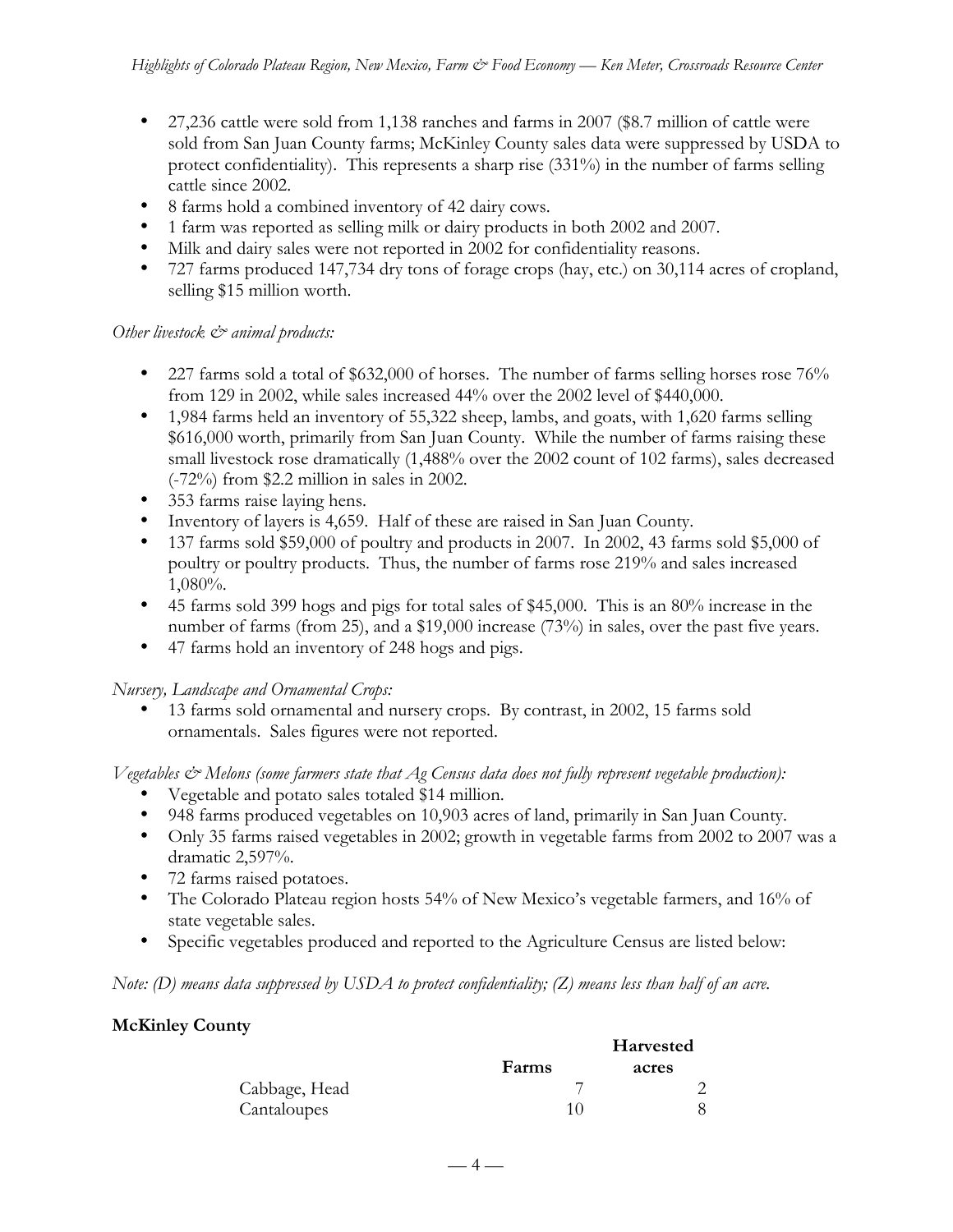| Carrots           | 1   |     |
|-------------------|-----|-----|
| Garlic            | 1   | D)  |
| Herbs, Fresh Cut  | 1   |     |
| Honeydew Melons   | 3   |     |
| Onions, Dry       |     |     |
| Onions, Green     | 7   | 2   |
| Peppers, Bell     |     |     |
| Peppers, Chile    | 13  | 10  |
| Potatoes          | 35  | 103 |
| Pumpkins          | 39  | 35  |
| Radishes          | 4   | 5   |
| Squash, all       | 260 | 271 |
| Squash, Summer    | 259 |     |
| Squash, Winter    | 1   |     |
| Sweet Corn        | 444 | 827 |
| Tomatoes in open  | 8   | 10  |
| Vegetables, other | 25  | 20  |
| Watermelons       | 58  | 50  |

# **San Juan County**

|                     |       |                | Harvested                  |                |
|---------------------|-------|----------------|----------------------------|----------------|
|                     | Farms |                | acres                      |                |
| Asparagus           |       |                |                            |                |
| Beans, Green Lima   |       | 1              | (D)                        |                |
| Beans, Snap         |       | 8              |                            |                |
| <b>Beets</b>        |       |                |                            |                |
| Broccoli            |       |                |                            |                |
| Cabbage, Head       |       |                |                            |                |
| Cantaloupes         |       | 96             | $\left( \mathrm{D}\right)$ |                |
| Carrots             |       | $\overline{2}$ | $\left( \mathrm{D}\right)$ |                |
| Cauliflower         |       |                |                            |                |
| Collards            |       | $\mathbf{2}$   | (D)                        |                |
| Cucumbers & Pickles |       | 35             |                            | 13             |
| Eggplant            |       |                |                            |                |
| Garlic              |       | 6              |                            | $\mathbf{1}$   |
| Herbs, Fresh Cut    |       | $\mathbf{1}$   | (D)                        |                |
| Honeydew Melons     |       | 23             |                            | 24             |
| Lettuce, all        |       | 5              |                            | $\mathbf{1}$   |
| Lettuce, Leaf       |       | 5              |                            | $\overline{1}$ |
| Okra                |       | $\mathbf{1}$   | $\left( \mathrm{D}\right)$ |                |
| Onions, Dry         |       | $\overline{c}$ | $\left( \mathrm{D}\right)$ |                |
| Onions, Green       |       | 8              |                            | 5              |
| Peas, Green         |       | $\mathbf{1}$   | (D)                        |                |
| Peas, Southern      |       | 3              |                            | $\overline{c}$ |
| Peppers, Bell       |       | $\overline{4}$ |                            | $\overline{1}$ |
| Peppers, Chile      |       | 39             |                            | 36             |
| Potatoes            |       | 37             | (D)                        |                |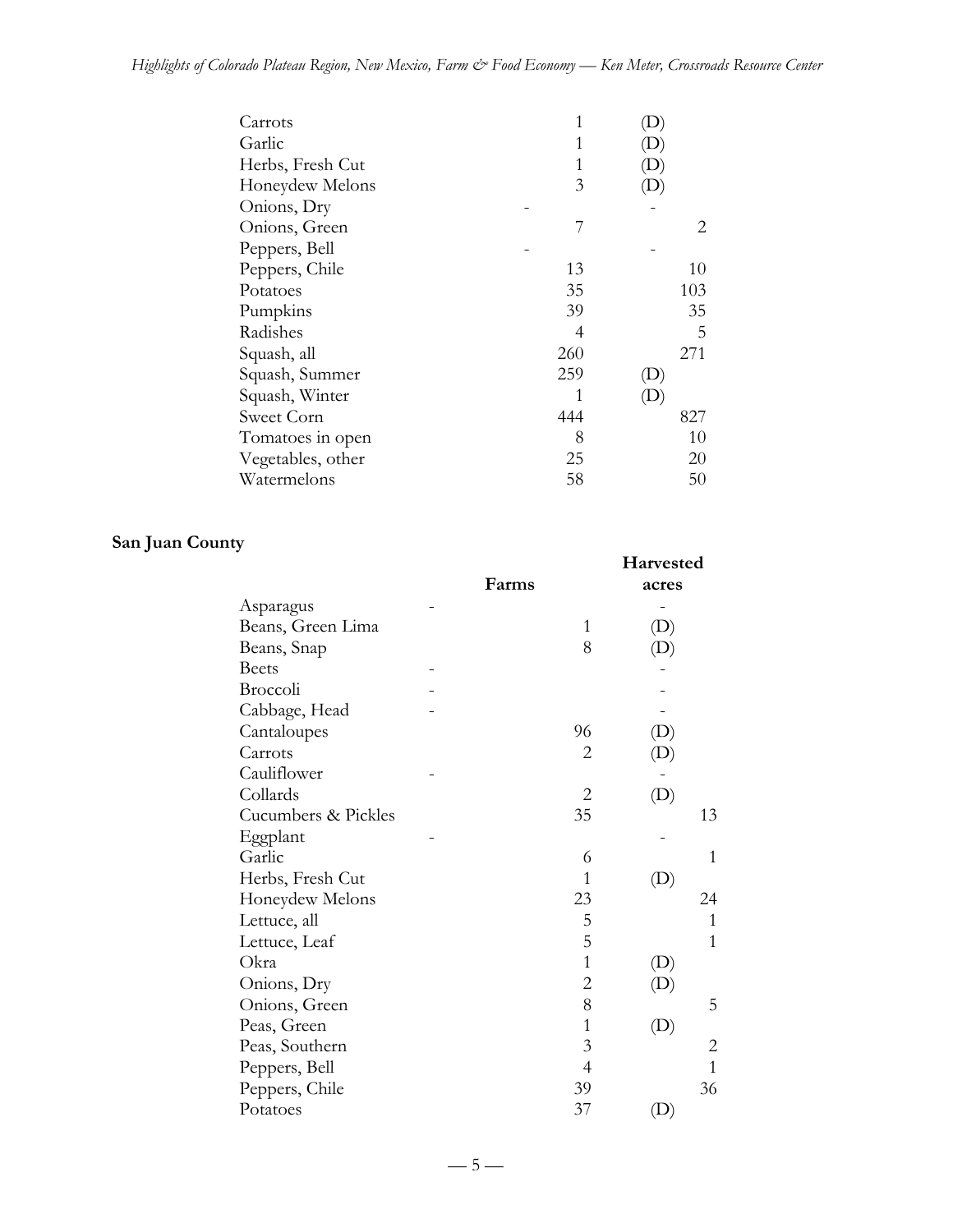#### *Highlights of Colorado Plateau Region, New Mexico, Farm & Food Economy — Ken Meter, Crossroads Resource Center*

| 17  |                            |    |
|-----|----------------------------|----|
| 4   | D                          |    |
|     | $\left(\mathbf{D}\right)$  |    |
| 122 |                            | 82 |
| 117 | $\mathbf{D}$               |    |
| 11  | (D)                        |    |
| 425 | $\left( \mathrm{D}\right)$ |    |
| 57  |                            | 29 |
| 35  |                            | 50 |
| 226 |                            |    |
|     |                            |    |

#### *Fruits & Nuts*

*(some farmers state that Ag Census data does not fully represent fruit production):*

The region has 114 fruit farms with 288 acres of orchards, mostly in San Juan County. This compares to 39 fruit farms in 2002.

Sales of fruits and nuts from San Juan County were not reported in 2007 to protect confidentiality; so sales figures for 2007 are incomplete. McKinley County farmers sold \$24,000 of fruits and nuts.

Fruit and nut sales in San Juan County in 2002 totaled \$713,000.

Specific fruits and nuts produced and reported to the Agriculture Censes are listed below:

*Note: (D) means data suppressed by USDA to protect confidentiality; (Z) means less than half of an acre.*

#### **McKinley County**

|              | Farms | Acres |
|--------------|-------|-------|
| Apples       |       |       |
| Apricots     |       |       |
| Peaches, all | 11    | 10    |

#### **San Juan County**

|                 | Farms | Acres                      |
|-----------------|-------|----------------------------|
| Apples          | 52    | 161                        |
| Apricots        | 50    | 39                         |
| Cherries, Sweet |       | $\left( \mathrm{L}\right)$ |
| Cherries, Tart  | 2.    | D                          |
| Grapes          | 20    | 21                         |
| Peaches, all    | 41    | 22                         |
| Pears, all      | 26    | 8                          |
| Plums & Prunes  | 8     |                            |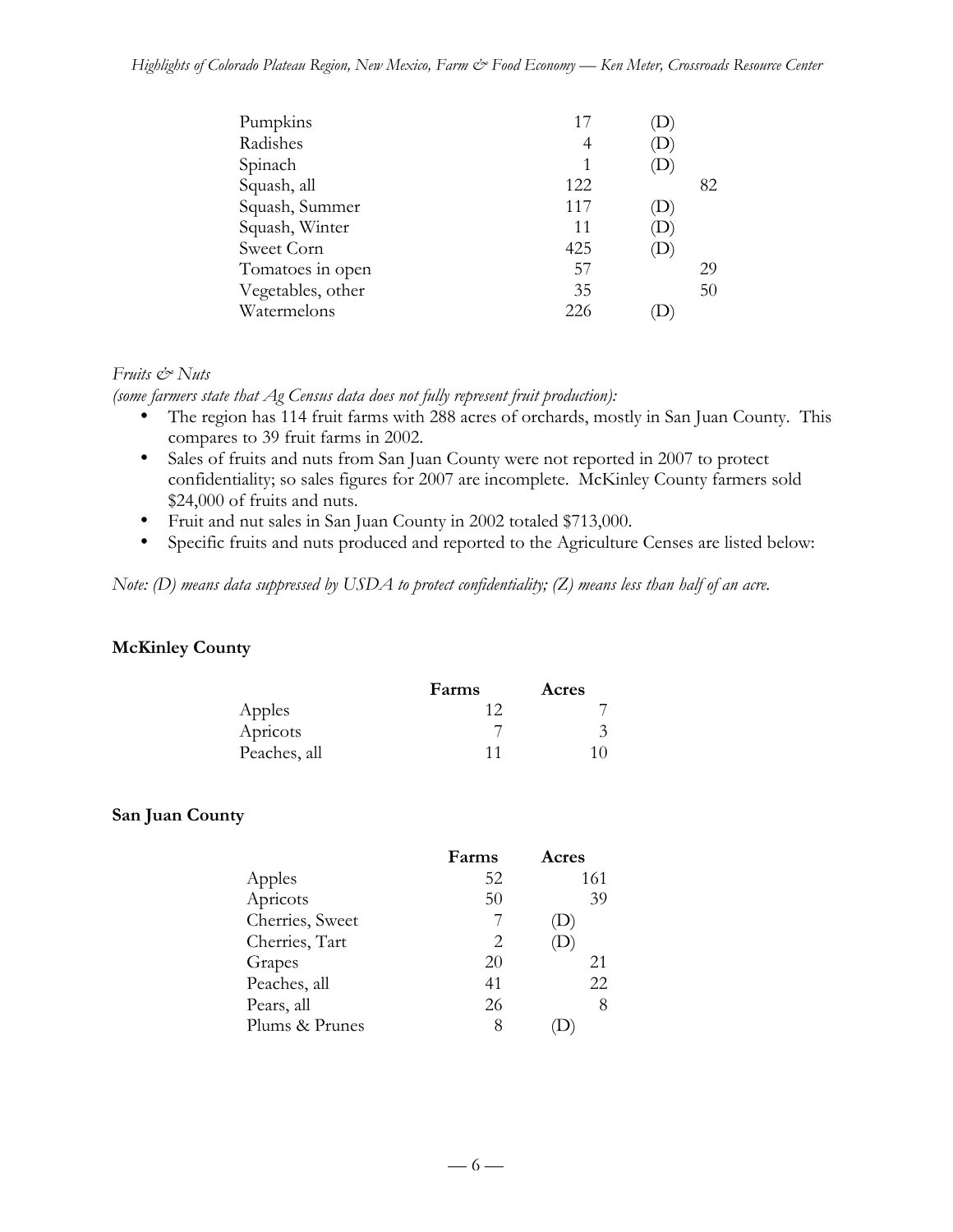#### **Detailed list of berry acreage in 2007, as recorded by the Agriculture Census** *(if a given county in*

*the region is not listed as producing berries, the county is not named below): Note: (D) means data suppressed by USDA to protect confidentiality; (Z) means less than half of an acre.*

#### **McKinley County**

 *(no berry production reported)*

#### **San Juan County**

|                     | Farms | Acres |
|---------------------|-------|-------|
| Blackberries        |       | (1)   |
| Other berries       |       | (1)   |
| <b>Strawberries</b> |       |       |

#### *Direct*  $\mathcal{Q}$  organic sales:

366 ranches and farms sell at least \$279,000 of food directly to consumers (direct sales were not reported for McKinley County farms to protect confidentiality). This is a 321% increase in the number of farms selling direct (87 in 2002), and a 33% increase in direct sales, over \$209,000 in 2002. Direct sales account for 0.4% of region farm sales, same as the national average.

Region farmers make up 24% of the state's ranches and farms selling direct, and account for 2% of New Mexico's direct sales (\$11.2 million of direct sales in New Mexico in 2007, a substantial 70% increase over \$6.6 million direct sales in 2002).

The New Mexico Organic Commodities Commission reports there are two farms, both in San Juan County, that are certified organic. They operate 527 acres of certified farmland. This amounts to 1% of New Mexico's 166 organic farms, and 0.5% of the state's certified acreage (105,551 acres).

According to the U.S. Census of Agriculture, 7 of the region's farms sold organic foods, with over \$319,000 in sales. This is 3% of the New Mexico farms (269) selling organic.

Organic production is more present in nearby Taos County.

Local lists of Community Supported Agriculture (CSA) farms show no CSA farms in the region.

According to the U.S. Census of Agriculture, 11 farms market through CSA arrangements. This is one of every five CSA farms in New Mexico. *[Analysts have pointed out that Census reports of CSA farming may overstate actual number of farms.]*

74 farms produce added-value products on the farm.

#### *Conservation practices:*

222 farms use rotational management or intensive grazing.

111 farms use conservation practices.

32 farms generate some electricity on the farm.

193 farms obtain irrigation water from the Bureau of Reclamation.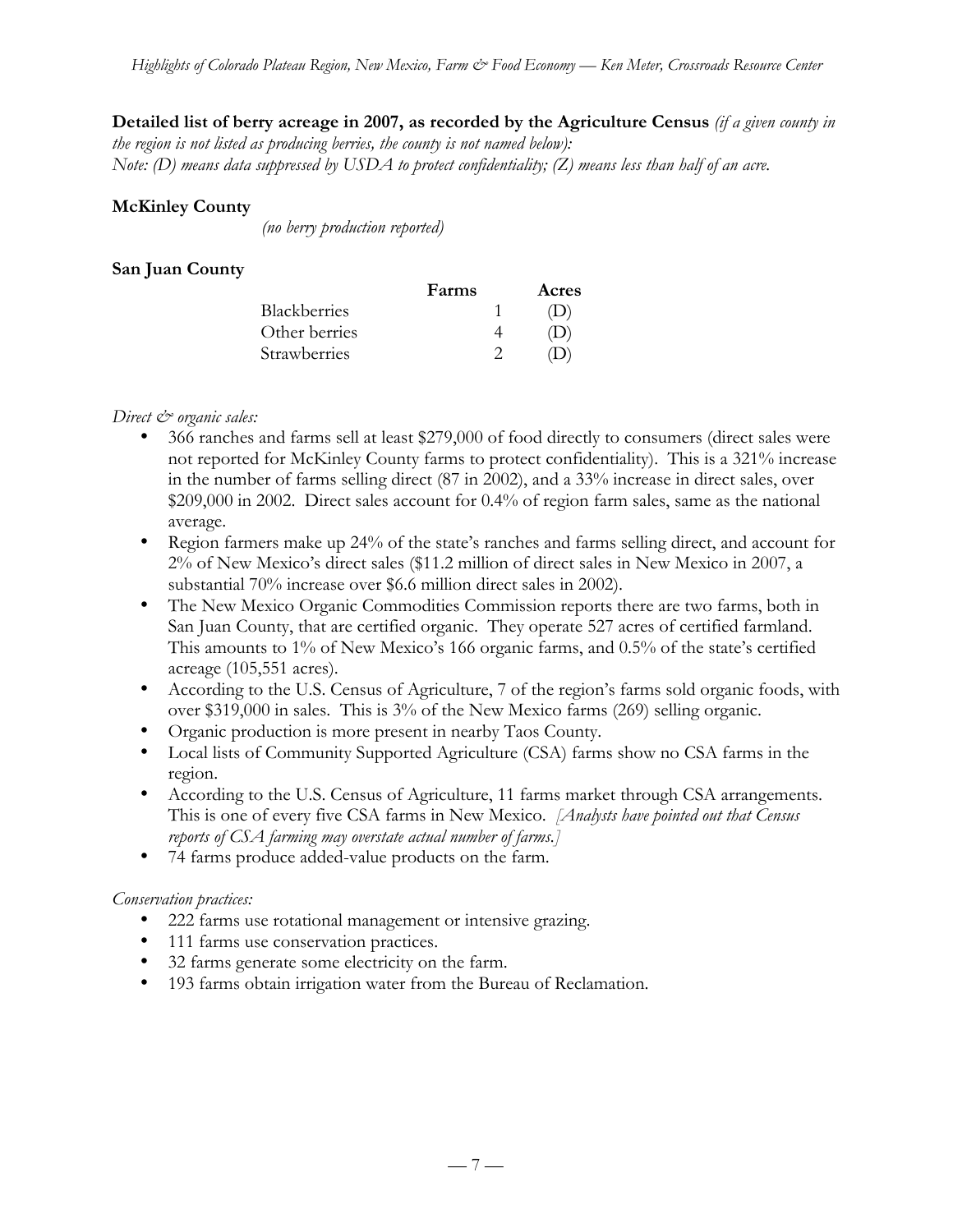#### **State of New Mexico Highlights (Agriculture Census 2007)**

New Mexico has 20,930 farms, 38% more than the 15,170 farms in 2002.

Nevertheless, the number of acres in farms decreased 4%, to 43 million acres in 2007.

8,904 farm operators are Latino.

6,611 farm operators are Native American.

The state has 24,214 White farm operators.

There are 43 Asian-American, 66 African-American, and 26 Pacific Islander farm operators. New Mexico farmers sold \$2.2 billion of crops and livestock in 2007, up 28% from \$1.7 billion in sales five years before.

This includes \$1.6 billion of livestock, and \$553 million in crops.

The Agriculture Census lists production expenses as \$1.9 billion for all state farms.

Government payments to farmers decreased 14%, to \$43 million in 2007 from \$50 million in 2002.

The most prevalent farm size is 1-9 acres, with 6,400 farms.

The next most prevalent size is 10-49 acres, with 4,300 farms.

3,600 farms are more than 1,000 acres.

New Mexico ranks  $9<sup>th</sup>$  in the U.S. for dairy sales, with \$1 billion. This is also the most important farm commodity sold in the state, in terms of sales.

Second most important product in New Mexico is cattle, with \$576 million in sales.

The state's farms held an inventory of 1.5 million cattle, down from 1.7 million in 1997.

The most important single crop raised is forage, with \$139 million sold from 366,000 acres. 302,000 acres are devoted to wheat production.

New Mexico farms sell \$105 million of fruits and nuts, and \$89 million of vegetables.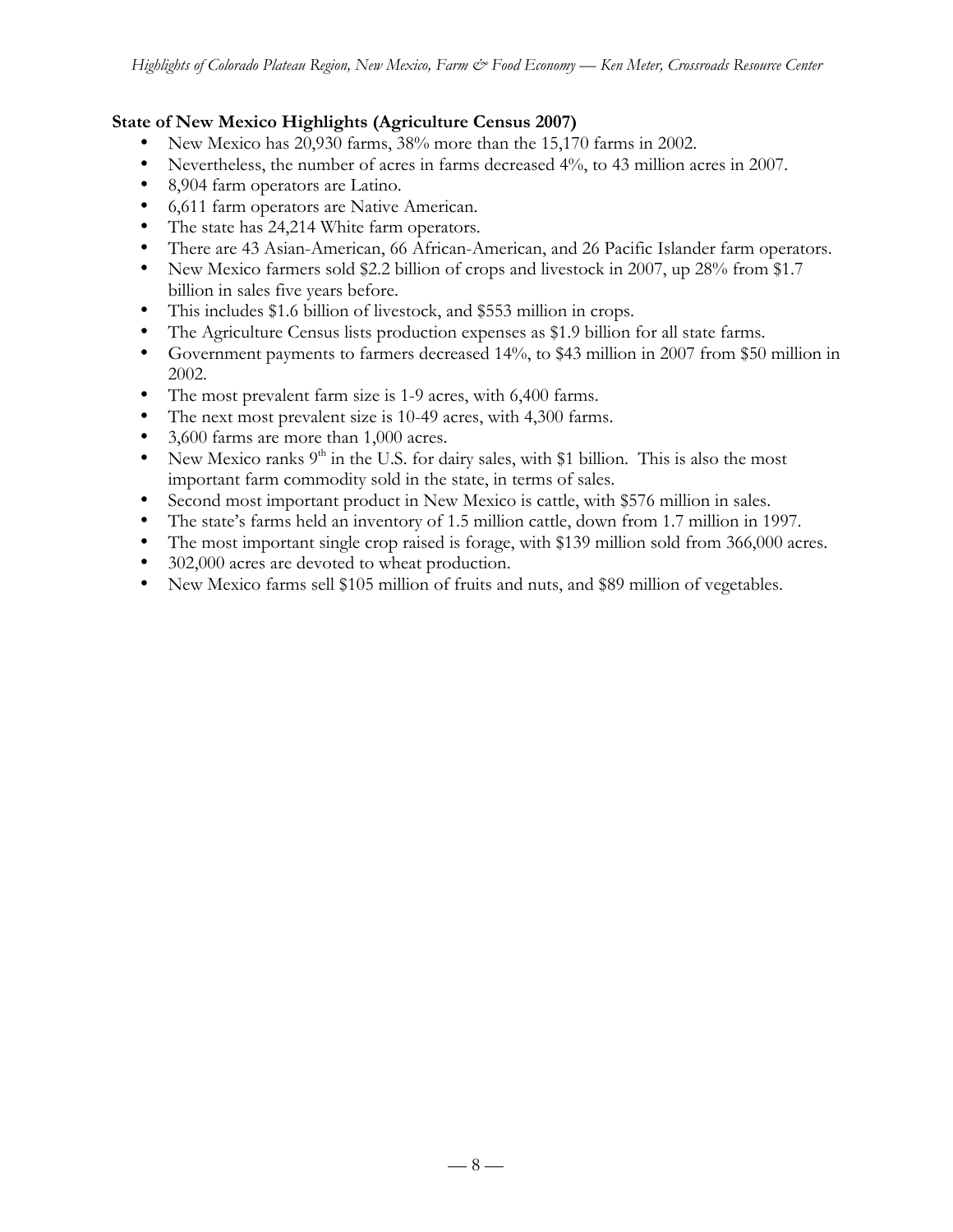## **New Mexico's top 25 farm products in 2007 (Economic Research Service)**

*See chart on next page*

| $\mathbf{1}$   | Dairy products     | 1,353.8 |
|----------------|--------------------|---------|
| 2              | Cattle and calves  | 951.8   |
| $\mathfrak{Z}$ | Hay                | 195.4   |
| $\overline{4}$ | Pecans             | 96.2    |
| 5              | Onions             | 63.4    |
| 6              | Greenhouse/nursery | 62.4    |
| 7              | Wheat              | 38.5    |
| 8              | Cotton             | 35.0    |
| 9              | Peppers, chile     | 32.9    |
| 10             | Corn               | 23.9    |
| 11             | Potatoes           | 14.3    |
| 12             | Sorghum grain      | 9.9     |
| 13             | Peanuts            | 7.0     |
| 14             | Dry beans          | 6.1     |
| 15             | Sheep and lambs    | 5.4     |
| 16             | Wool               | 1.3     |
| 17             | Apples             | 1.0     |
| 18             | Honey              | 0.5     |
| 19             | Hogs               | 0.2     |
| 20             | Mohair             | 0.2     |

*Note: chicken eggs and farm chickens were also listed among New Mexico's top 25 products, but sales figures for these products were not released by ERS.*

Note also that at \$11 million, direct sales from farmers to consumers amount to more than the value of the  $12<sup>th</sup>$  ranking product, sorghum grain.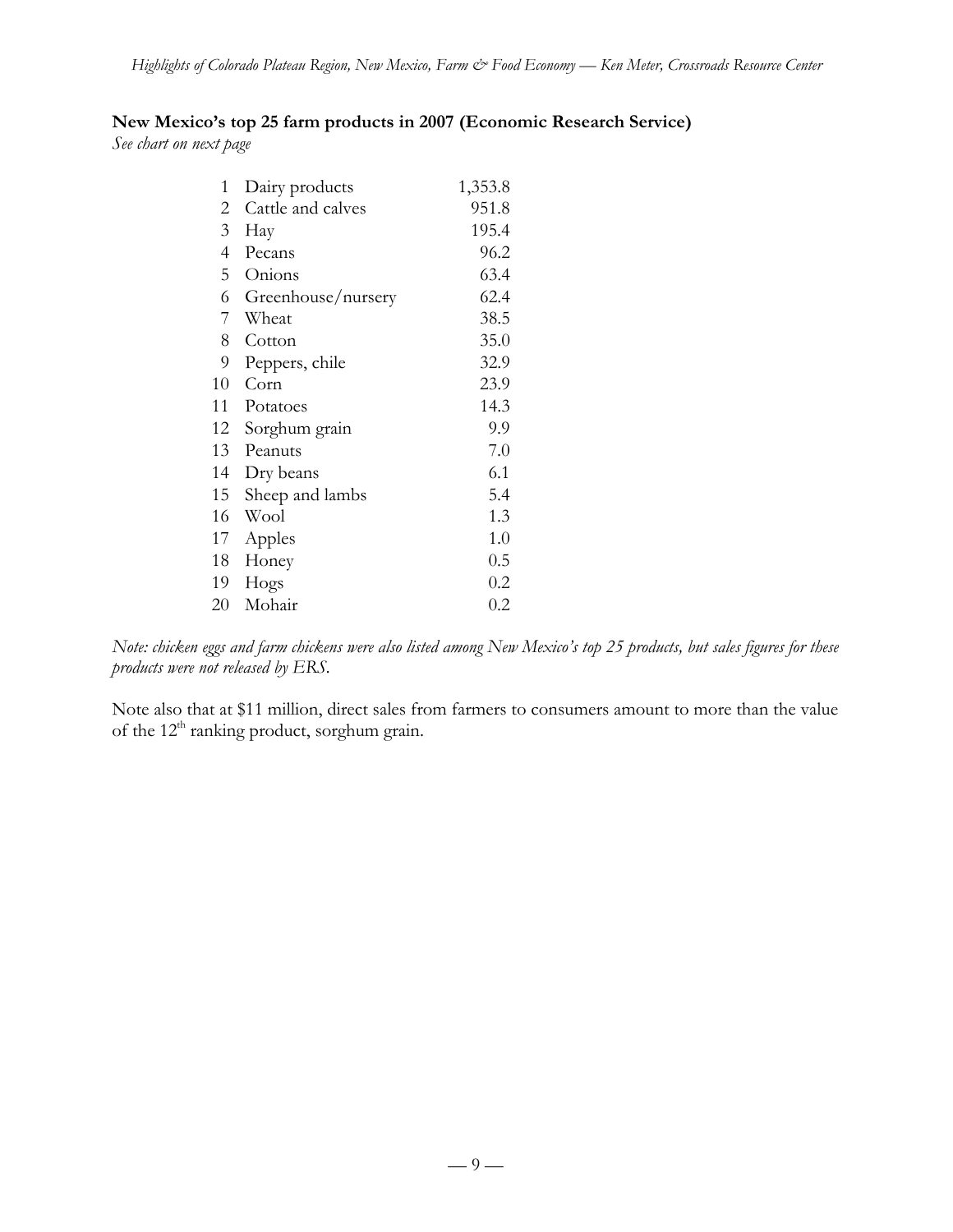**New Mexico's top 25 farm products in 2007 (Economic Research Service)** *See table on previous page*

> **Cattle & calves 33%**



**Dairy products 48% Other 1% Potatoes 0% Corn 1% Chile peppers 1% Cotton 1% Wheat 1% Ornamentals 2% Onions 2% Hay 7% Pecans 3%**

*Source: USDA Economic Research Service*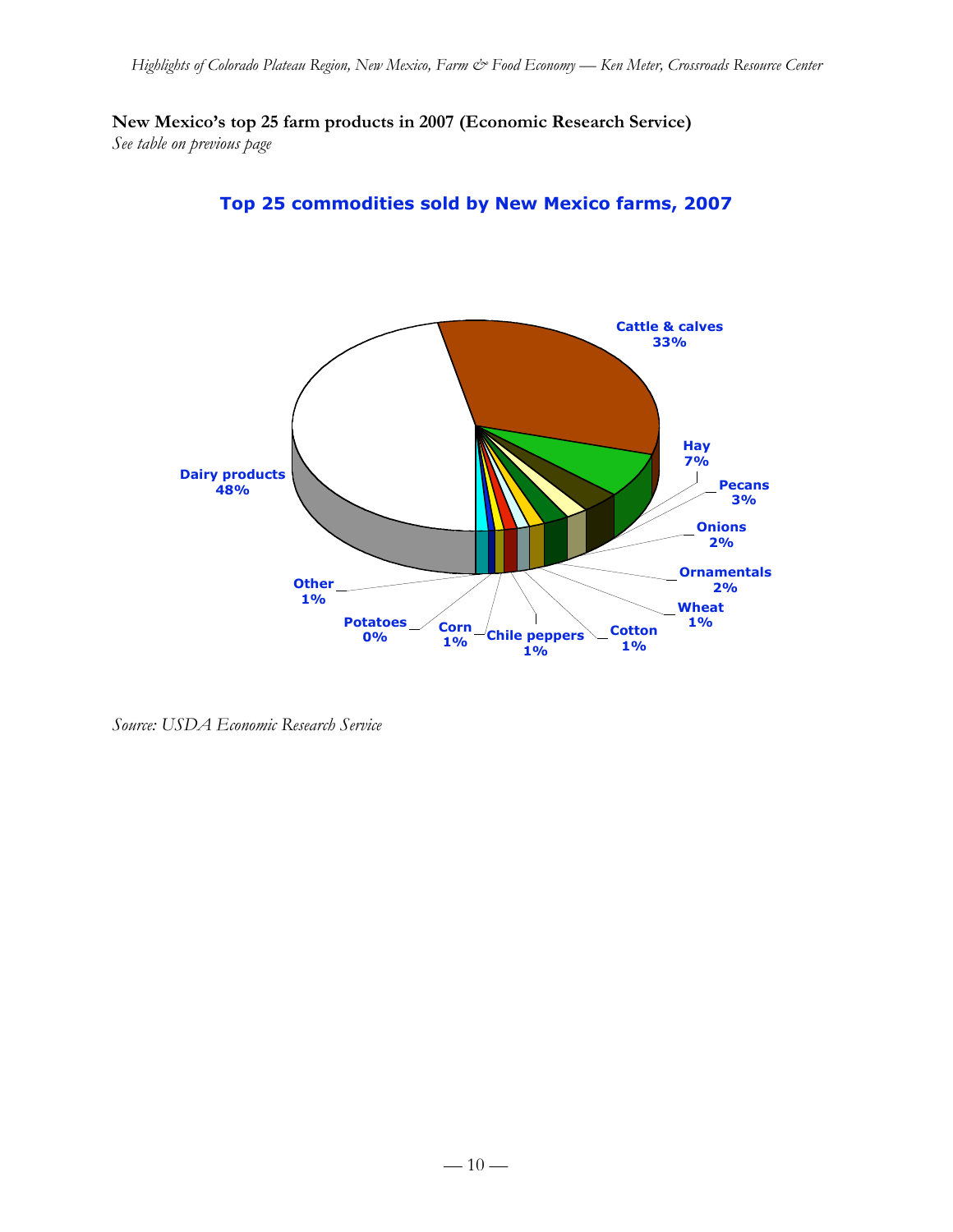**Balance of Cash Receipts and Production Costs (Bureau of Economic Analysis):** *Note: Bureau of Economic Analysis farm income data differ from Agriculture Census data.*



**Farm Production Balance in Colorado Plateau &**

Colorado Plateau Region farmers sell \$110 million of commodities per year (1979-2007 average), spending \$86 million to raise them, for an average gain of \$24 million each year. **This data largely reflects farm sales in San Juan County** — since 1993, farmers in McKinley County have spent more money producing crops and livestock than they earn by selling commodities.

80% of the region's farms and ranches reported a net loss in 2007 (Agriculture Census), after subsidies are taken into account.

Colorado Plateau Region farmers and ranchers earned \$14 million more by selling commodities in 1969 than they earned in 2007 (in 2007 dollars). Sales of livestock and related products rose significantly from 1989 to 2000, peaking at \$128 million, but then fell dramatically to \$57 million in 2002. Crop income has remained fairly constant since 1989. The most steadily increasing costs of production are feed and labor costs.

Farmers and ranchers earn another \$2 million per year of farm-related income — primarily rental income for land (29-year average for 1979-2007). Federal farm support payments averaged \$3 million per year from 2000-2007 (farm subsidy data were incomplete in BEA data sets).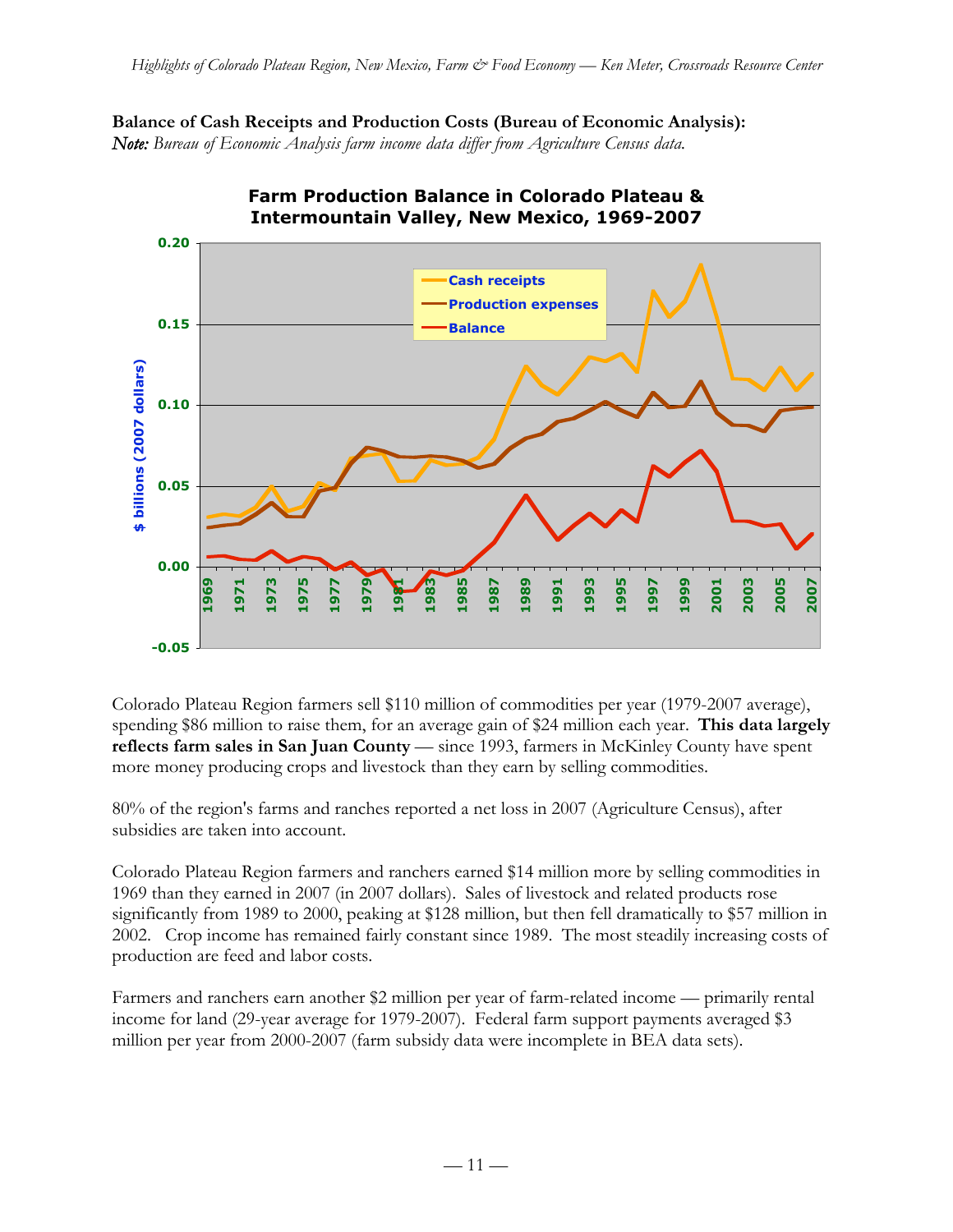

# **Crop and livestock sales in Colorado Plateau &**

#### **Colorado Plateau & Intermountain Valley Region consumers (2007):**

Colorado Plateau Region consumers spend \$410 million buying food each year, including \$230 million for home use. Most of this food is produced outside the region. \$279,000 of food products (0.4% of farm cash receipts, and 0.06% of local consumer needs) are sold by 366 farmers directly to consumers — but not always to Colorado Plateau Region consumers, since this includes internet sales. *Note also that these sales figures are low, since direct sales for McKinley County farms were not reported by USDA to protect confidentiality.*

Estimated change in net assets for all region households was a combined loss of \$216 million in 2007 alone (BLS). This places additional pressure on Colorado Plateau Region residents as they pay for food.

#### **Farm and food economy summary:**

Farmers earn \$24 million each year producing food commodities, spending \$40 million buying inputs from external suppliers, for a total outflow of \$16 million from the region's economy.

Meanwhile, consumers spend more than \$370 million buying food from outside. Thus, total loss to the region is \$386 million of potential wealth *each year*. This loss amounts to more than 5 times the value of all commodities raised in the region.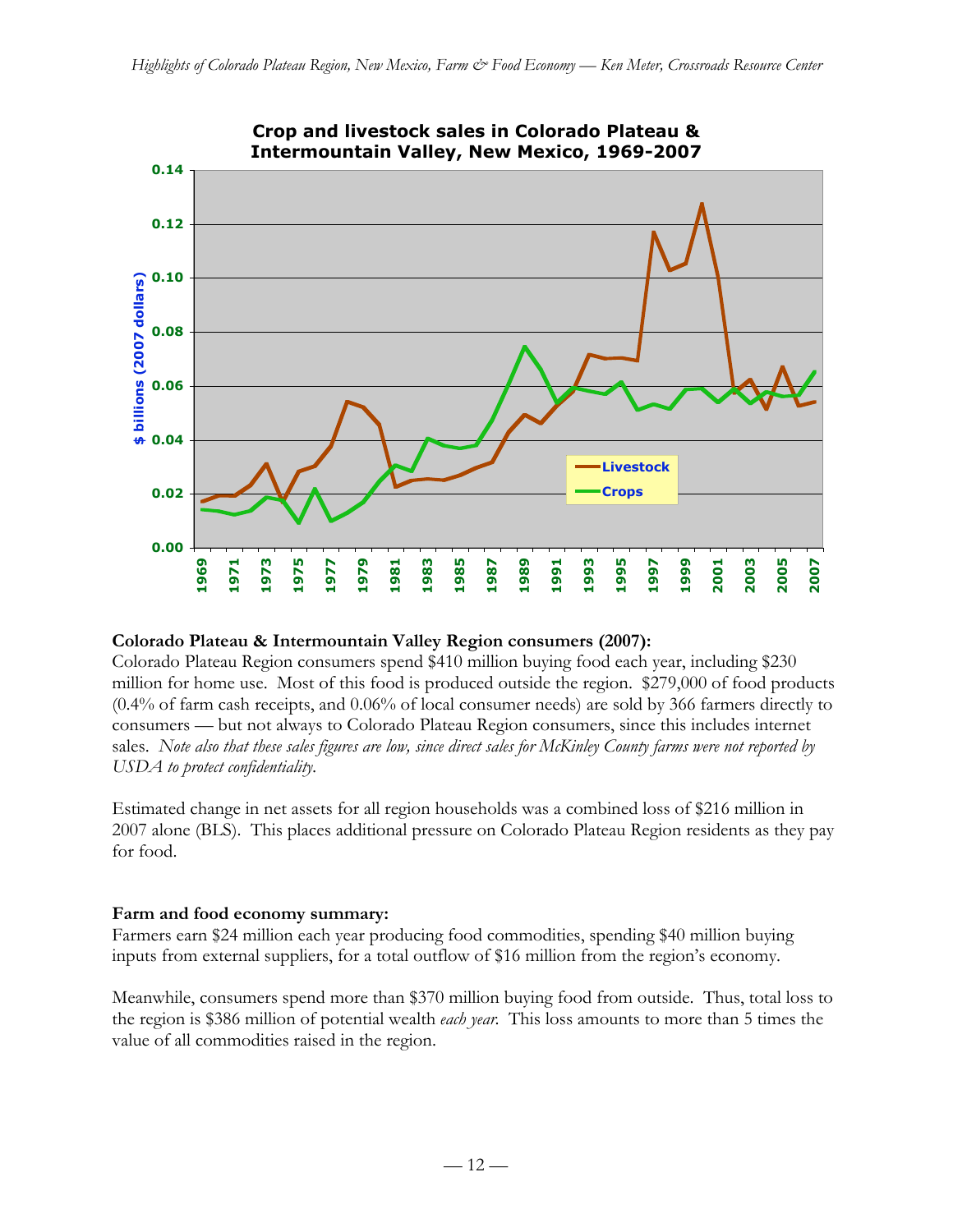**Colorado Plateau & Intermountain Valley region: markets for food eaten at home (2007):** *Source: Bureau of Labor Statistics*

|                                     | millions |
|-------------------------------------|----------|
| Meats, poultry, fish, and eggs      | 50       |
| Fruits & vegetables                 | 42.      |
| Cereals and bakery products         | 29       |
| Dairy products                      | 25       |
| "Other," incl. sweets, fats, & oils | 84       |

If Colorado Plateau region consumers purchased only 15% of the food they need for home use directly from the region's farmers, this would produce \$35 million of new farm income in the region — an amount equivalent to half of the region's 2007 farm sales.

#### **State of New Mexico: markets for food eaten at home (2007)**

*Source: Bureau of Labor Statistics*

New Mexicans purchase \$5 billion of food per year, \$2.8 billion of this to eat at home. Home purchases break down in the following way:

|                                     | millions |
|-------------------------------------|----------|
| Meats, poultry, fish, and eggs      | \$620    |
| Fruits & vegetables                 | 518      |
| Cereals and bakery products         | 358      |
| Dairy products                      | 315      |
| "Other," incl. sweets, fats, & oils | 1,043    |